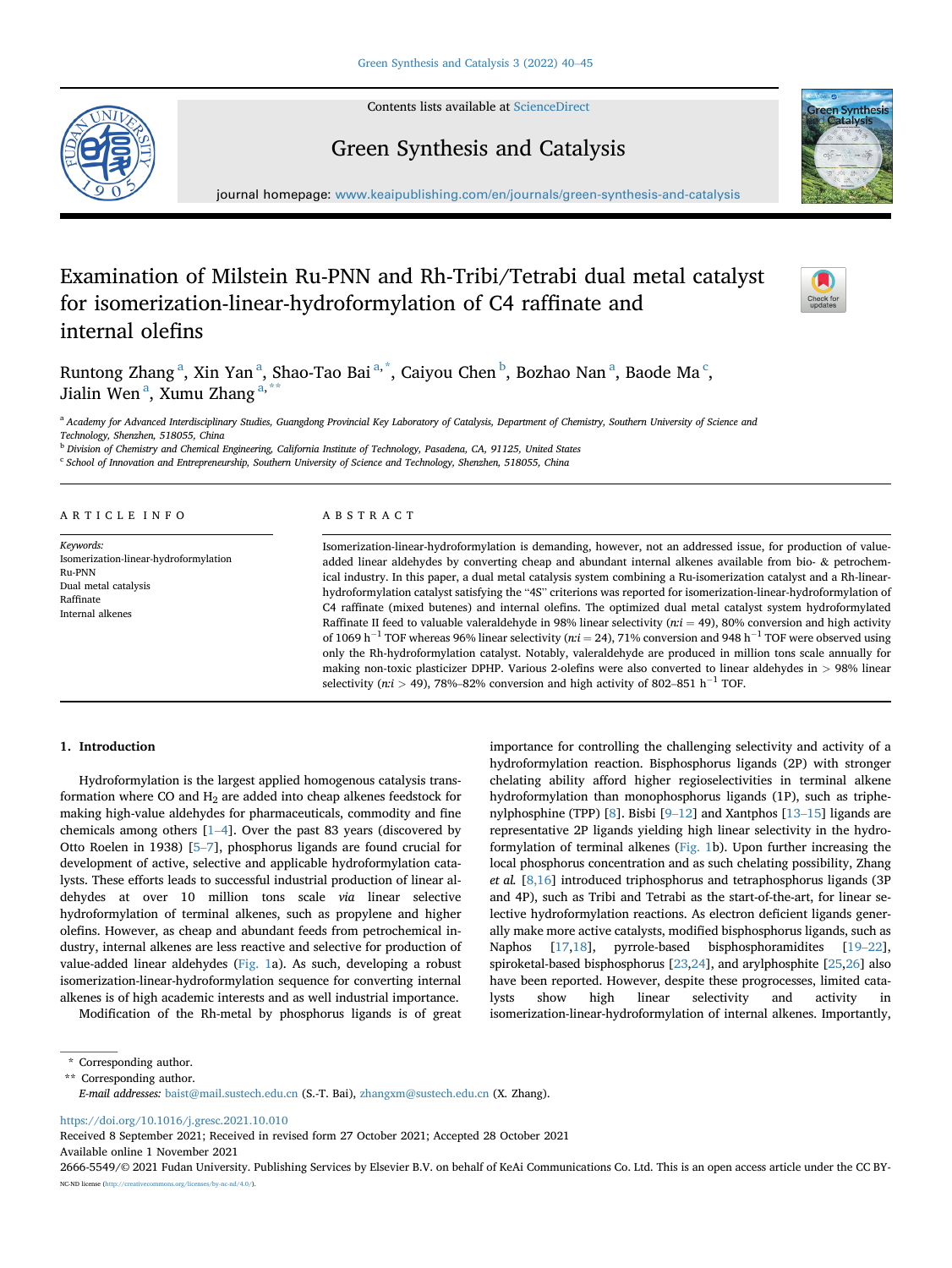a. Challenges in linear selective hydroformylation reactions

<span id="page-1-0"></span>

**b.** Concept of ligand development for linear selective hydroformylation reactions and the '4S' criterions



c. Concept of dual metal catalysis for challenging isomerization-linear-hydroformylation reactions



Fig. 1. Dual metal catalysis concept based on our multidentate phosphorus ligands for isomerization-linear-hydroformylation of internal alkenes.

Biphephos [\[27](#page-5-12),[28](#page-5-13)], a bis(triarylphosphite) ligand reported by Union Carbide Corp (abbrev. UCC) in the mid-1980s was successfully commercialized in Raffinate II & III hydroformylation with n:i ratios up to 96/4. The resulting valuable valeraldehyde are used to make a new non-toxic plasticizer bis(2-propylheptyl)phthalate (DPHP), which is a C10 phthalate plasticizer produced from 2-propylheptanol (2-PH) and an ideal replacement for toxic plasticizer DEHP. The annual global production of plasticizer is estimated at 5.5 million tons in 2011, and about 90% of the plasticizer market is dedicated for PVC industry [\[29](#page-5-14)[,30](#page-5-15)]. Driven by the huge economic benefits, many similar ligands are developed by groups of DSM [\[31](#page-5-16)], Mitsubishi Kasei [\[32](#page-5-17)], Evonik [\[33](#page-5-18)], BASF [[34\]](#page-5-19) and Celanese [[35\]](#page-5-20). However, despite useful selectivity and activity (high speed) obtained at small laboratory scale (< millimolar) conditions, bisphosphite type ligands suffer from less stability due to easy hydrolysis and acidolysis and as well separation issues under the operation conditions. Also, the phosphonic acid formed upon catalyst decomposition can further accelerate the dissociation of P–O bonds, resulting in ligand losses and plugging in the pipelines and as such in separation problems.

Previously our group reported triphosphorus and tetraphosphorus ligands that demonstrated high linear selectivity and activity in the hydroformylation of terminal and some internal alkenes [[8](#page-5-2),[16](#page-5-21),[36](#page-5-22)–[39](#page-5-22)]. In this paper, we reported a dual metal catalysis concept by combining a Ru-PNN-isomerization catalyst and a Rh-Trib/Tetrabi-hydroformylation catalyst satisfying the "4S" criterions (High Linear Selectivity, High Reaction Speed, Longer Term Catalytic Stability, Easy Separation) for isomerization-linear-hydroformylation of mixed butenes (Raffinate II feed) and other internal alkenes as well (n:i ratios up to 98:2, TOF up to 1069  $h^{-1}$ , conversions up to 85%, [Fig. 1c](#page-1-0)). The Milstein Ru-PNN [\[40](#page-5-23)[,41](#page-5-24)] complex (PNN:2-di-tert-butylphosphino-methyl-6-diethylaminomethylpyridine) was used for internal alkenes isomerization. Tribi and Tetrabi ligands were used for the linear selective hydroformylation of the terminal alkenes obtained upon isomerization. It is important to emphasis that the Rh-multidentate catalysts fulltill "4S" criterion that are important for industrial production of linear aldehydes. Note that a  $Ru<sub>3</sub>(CO)<sub>12</sub>/Rh-Binaphos dual metal catalysis system initially reported by$ Beller and co-workers  $[42]$  $[42]$  gave rather poor selectivity (*n:i* ratio 56/44). A Rh/bisphosphite and Shvo's catalyst dual metal catalysis system later reported by Nozaki and co-workers displayed high selectivity of n:i ratio up to 27 for (Z,E)-2-octene although alcohols obtained instead of versatile aldehydes [[43\]](#page-5-26). Vorholt [\[44](#page-5-27)] and Reek [[45\]](#page-5-28) also have reported palladium and rhodium dual metal catalysis system for isomerization-linear-hydroformylation reactions.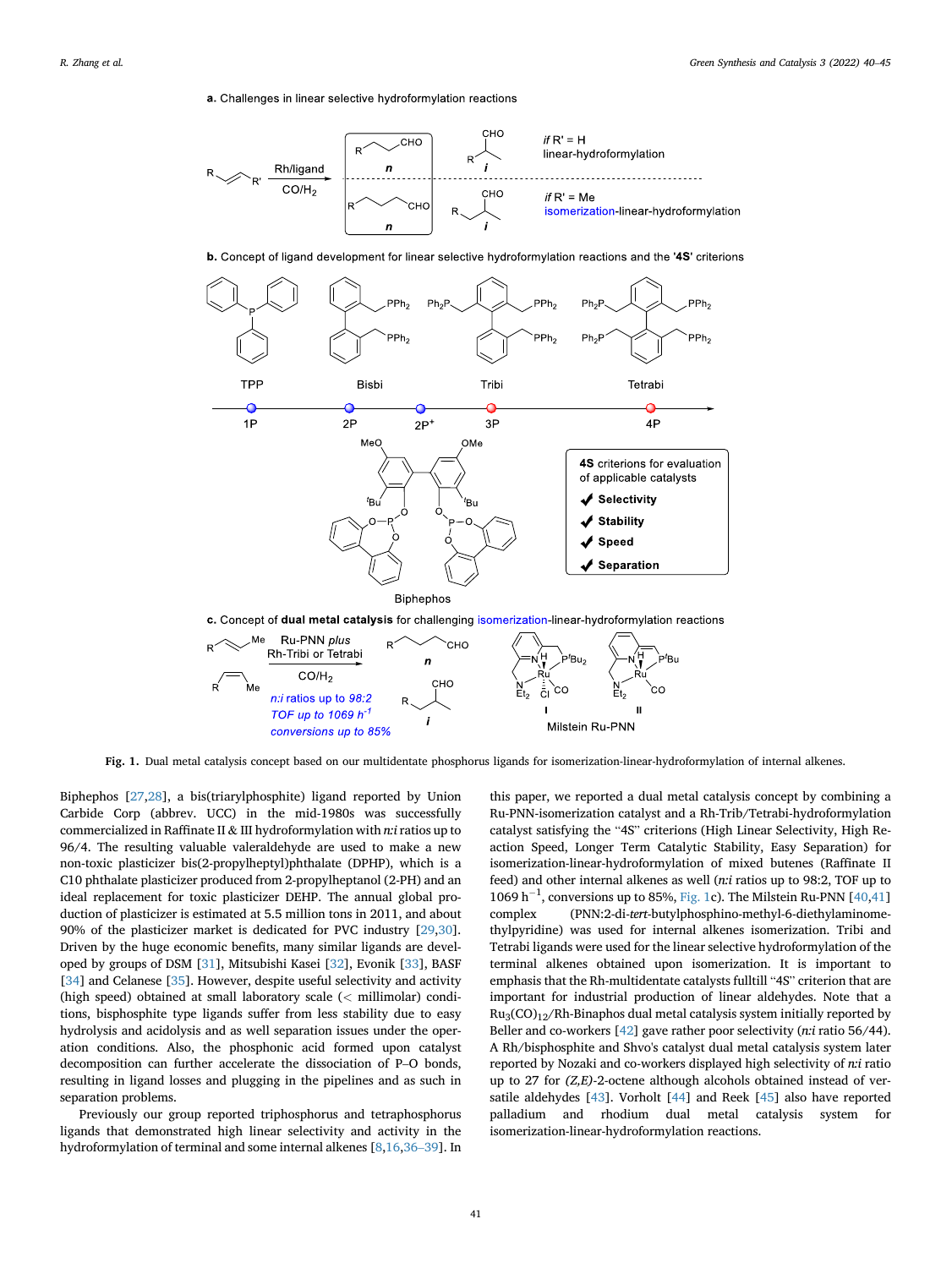# 2. Results and discussion

Palladium, cobalt and ruthenium based catalysts have been examined in isomerization-hydroformylation process [[46](#page-5-29)–[50\]](#page-5-29). Milstein Ru-PNN complex (I or II) was demonstrated in efficient alkene isomerization whereas it was seldom explored under hydroformylation conditions [\[51](#page-5-30)]. As such, we setted out to examine the compatibility and potential of this Ru-PNN complex combined with rhodium-Tribi/Tetrabi catalyst in isomerization-linear-hydroformylation of mixed butenes using a self-design batch oxo synthesis unit. The mixed butenes consist of 1-butene (25 mol%), (Z)-2-butene (40 mol%) and (E)-2-butene (35 mol %) and the hydroformylation reaction was performed at grams scale of 2.25 g (40 mmol). The oxo synthesis unit and the detailed experimental procedures are illustrated in Figs. S5 and S6 (Supporting information). The correction factor  $(K)$  between mixed butene and decane (internal standard) is given in Fig. S1 (Supporting information). The effects of different ligands, solvents, L/Rh ratios, temperatures, and pressures on n:i ratio and activity were evaluated, and the results are summarized in [Table 1](#page-2-0) and details are seen in Table S9 (Supporting information).

Rh-Tribi and Rh-Tetrabi catalysts gave 96% linear selectivity (n:i  $23.4-24.1$ ), activity of 940–973 h<sup>-1</sup> TOF and conversions of 70.5%– 74.9% ([Table 1,](#page-2-0) entries 1, 2, 4 and 5). In contrast, when 0.025 mol% Ru-PNN (II) was added, both linear selectivity and activity were improved by 2% and  $>$  100 h $^{-1}$  TOF, respectively [\(Table 1](#page-2-0), entries 3 and 6). The results suggest that Ru-PNN isomerization catalyst is compatible with the rhodium hydroformylation catalysis conditions. In particularly, Ru-PNN significantly promotes the isomerization of both  $(Z)$ - and  $(E)$ -2-butenes to 1-butene for linear selective hydroformylation by Rh-Tribi/Tetrabi catalysts, which also showed interesting results in the isomerizationlinear-hydroformylation reactions. The linear selectivity and activity of Rh-Tetrabi are not improved compared to Rh-Tribi in the presence of Ru-PNN catalyst (97.6% *vs*. 98.0%, 1069 h $^{-1}$  *vs*. 1067 h $^{-1}$ , [Table 1,](#page-2-0) entries 3 and 6).

Importantly, the bisphosphorus ligand Bisbi even with higher L/Rh ratio displayed inferior linear selectivity and activity in the absence or presence of even higher amounts of Ru-PNN isomerization catalyst  $(95.2\% - 96.2\%)$  linear aldehydes,  $968 \text{ h}^{-1}$ -1033 h<sup>-1</sup>, [Table 1](#page-2-0), entries <sup>9</sup>–11). The monophosphorus ligand TPP at extremely high L/Rh ratio of 200 yielded an even lowered linear selectivity (63.2% linear aldehyde, n:i ratio of 1.7, [Table 1](#page-2-0) entry 10). Industrial applied electron deficient bisphosphorus ligand Biphephos gave inferior linear selectivity although

R. Zhang et al. Green Synthesis and Catalysis 3 (2022) 40–45

slightly higher activity thanks to accelerated dissociation of CO and insertion of alkene in the catalytic cycle (96.1% linear aldehyde, n:i 25.6, 1116  $h^{-1}$ , [Table 1](#page-2-0), entry 11). This suggests that the stable multidentate ligands are robust for linear selective hydroformylation reactions.

Time courses of butene isomers composition, aldehyde yield and isomerization with the dual catalyst system are shown in Table S3 and Fig. S7 (Supporting information). The apparent isomerization and hydroformylation rates are calculated using linear fitting of butene composition vs. time and aldehyde yield vs. time respectively (fitting results given in Tables S4–S8 in Supporting information). For 1-butene, the most unstable  $\alpha$ -olefin is easily isomerized to its (Z)-, (E)-isomers from 0 to 60 min. The composition versus time shows a decreasing exponential form. The maximum isomerization rate is recorded at 0.65 s<sup>-1</sup> from 0 to 30 min, then flatten out at 0.03 s<sup>-1</sup> from 30 min to 180 min. For the less stable (Z)-2-butene, the rate of forming the cis-isomer is larger than its consumption rate for the first 30 min, at 0.41  $s^{-1}$ . Then it keeps isomerizing at 0.10  $s^{-1}$  until reaction ceased. In contrast to 1butene and  $(Z)$ -2-butene, the isomerization rate for the most stable  $(E)$ -2-butene shows an increasing linear correlation of 0.16  $s^{-1}$ , meaning that the rate of forming  $(E)$ -2-butene is much bigger than its isomerization rate. Hydroformylation rate (aldehyde yield) for mixed butene shows a linear behaviour of 0.38  $s^{-1}$ . The percentage of isomerization increases sharply from 0 to 14.7% at the first 30 min, then plateau to around 12%– 15%. For experiments without the second Ru catalyst, time courses of butene isomers composition are similar. However, the hydroformylation rate and isomerization percentage are relatively lower than the dualmetal catalyst, affording  $0.33 \text{ s}^{-1}$  and  $10.6\%$ –13.2% respectively. Also, an inferior linear aldehyde selectivity and conversion was observed upon analysing the final reaction mixtures.

Isomerization-linear-hydroformylation of C4 raffinate providing valeraldehyde is industrially applied for making a new non-toxic plasticizer DPHP. Besides, isomerization-linear-hydroformylation of linear chain internal alkenes provides important aldehydes for detergent industry. Thus, we further investigated the dual metal catalysis system in converting other 2-alkenes to value-added linear aldehydes using the Ru-PNN isomerization catalyst. The correction factors are given in Figs. S2–S4 (Supporting information). Long chain internal alkenes are more challenge than mixed butenes and as such reaction conditions (ligand/metal ratio, temperature, syngas pressure, reaction time and solvent) were reoptimized in the hydroformylation of 2-octene using Ru-PNN and Rh-Tribi catalysts (Table S10 in Supporting information).

#### <span id="page-2-0"></span>Table 1

1

| L/Rh. Substrate/Rh 4000<br>with or without Ru-PNN (II) |     | CHO. |
|--------------------------------------------------------|-----|------|
| CO/H <sub>2</sub> , Solvent                            | CHO |      |
|                                                        |     |      |

| Entry           | Lgand     | L/Rh | $Ru.$ (mol%) | Conv.(%) | n:i  | Lnear $(\%)$ | $TOF(h^{-1})^b$ |
|-----------------|-----------|------|--------------|----------|------|--------------|-----------------|
|                 | Tribi     | 3    | N/A          | 70.5     | 24.0 | 96.0         | 940             |
| ົ               | Tribi     | 3    | N/A          | 71.1     | 24.1 | 96.0         | 948             |
| 3               | Tribi     | 3    | 0.025        | 80.0     | 49.1 | 98.0         | 1067            |
| 4               | Tetrabi   | 3    | N/A          | 74.5     | 23.4 | 95.9         | 973             |
| C.              | Tetrabi   | 3    | N/A          | 74.9     | 19.0 | 95.0         | 999             |
| 6               | Tetrabi   | 3    | 0.025        | 81.6     | 39.9 | 97.6         | 1069            |
|                 | Bisbi     | 6    | N/A          | 73.4     | 19.9 | 95.2         | 979             |
| 8               | Bisbi     | 6    | N/A          | 72.6     | 23.0 | 95.8         | 968             |
| 9               | Bisbi     | 6    | 0.05         | 77.5     | 25.4 | 96.2         | 1033            |
| 10 <sup>c</sup> | TPP       | 200  | N/A          | 61.6     | 1.7  | 63.2         | 821             |
| 11 <sup>a</sup> | Biphephos |      | N/A          | 83.7     | 25.6 | 96.1         | 1116            |

<span id="page-2-1"></span> $a_{S/C} = 4000$  (Rh = 159 ppm in reacting solution), C4 raffinate = 40 mmol (3.57 mL), 110 °C, CO/H<sub>2</sub> = 4.25/4.25 bar, reaction time = 3 h, solvent = 4.3 mL, decane as internal standard (0.64 mL), entries 1, 4, 7, 10 and 11, toluene as solvent, entries 2, 3, 5, 6, 8 and 9, 0.5 mL toluene and 3.8 mL 1-butanol were used as solvent.  $^{\rm b}$  Turnover frequency, number of moles of substrate consumed/(reaction time  $\times$  moles of catalyst).  $^{\rm c}$  TPP: Triphenylphosphine.

<span id="page-2-3"></span><span id="page-2-2"></span>

<span id="page-2-4"></span><sup>d</sup> CO/H<sub>2</sub> = 5/5 bar, T = 90 °C.

Du[a](#page-2-1)l metal catalyzed isomerization/hydroformylation of mixed butene<sup>a</sup>.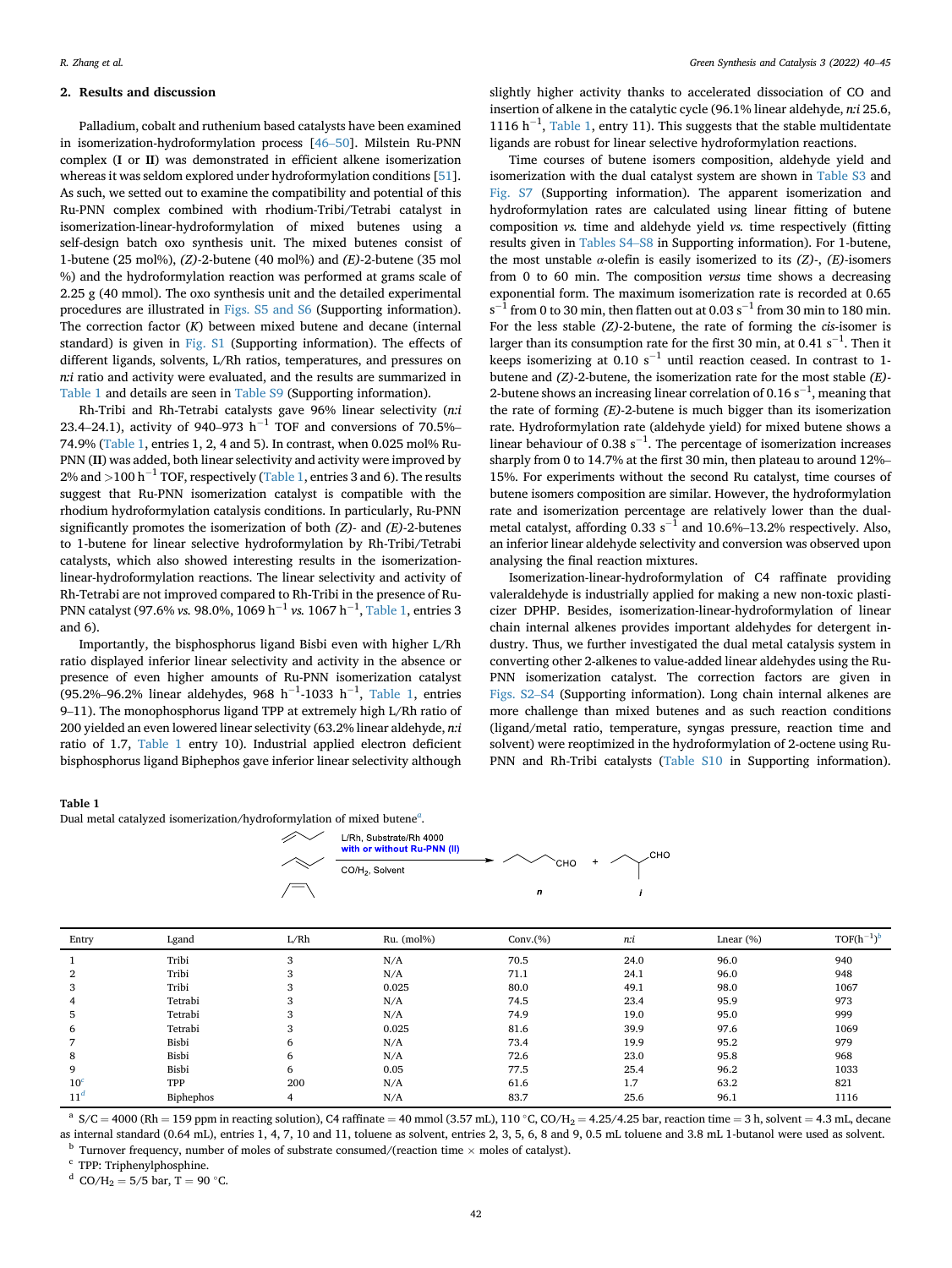Importantly, under optimized reaction condition of  $L/Rh = 4$ , 4 h, 120 °C and  $CO/H<sub>2</sub> = 2.0/2.0$  bar, a significant solvent effect on the selectivity and conversion was observed ([Table 2\)](#page-3-0). In general, non-polar and polar aprotic solvents, such as toluene, 1,4-dioxane, and acetonitrile, resulted in inferior activity and linear selectivity ([Table 2](#page-3-0), entries 1–7). In contrast, high activity and selectivity ware achieved in polar protic solvents [\(Table 2](#page-3-0), entries 8–10, 12). Notably, significantly enhanced selectivity and activity were observed (97.9% vs. 94.5% linear selectivity) upon using Ru-PNN/Rh-Tribi dual catalyst compared to Rh-Tribi catalyst ([Table 2,](#page-3-0) entries 11, 13).

[Table 3](#page-3-1) summarized the results using dual metal catalysis coming the Ru-PNN isomerization catalyst and Rh-catalyst with multidentate or bidentate phosphorus ligands under optimized reaction conditions. In the isomerization-linear-hydroformylation of (Z)-2-hexene, (Z,E)-2-octene and (Z,E)-2-nonene, Ru-PNN/Rh-Tribi and Ru-PNN/Rh-Tribi dual catalyst gave superior linear selectivity and activity than Ru-PNN/Rh-Bisbi dual catalyst where the linear selectivity and activity were increased by  $2.3\%$ –3.7% and  $74-331$   $h^{-1}$  TOF, respectively. The significantly improved selectivity and activity for the long chain substrates is likely originated from faster isomerization of internal alkenes to terminal position than its hydroformylation by the dual metal catalyst as isomerization of long chain substrate to terminal alkenes is more complex and difficult than shorter ones.

To gain insights in the Ru-PNN/Rh-Tribi and Ru-PNN/Rh-Tribi dual catalyst for isomerization-linear-hydroformylation reactions, control experiments were conducted. The results are summarized in [Table 4.](#page-4-0) Isomerization conversion of various 2-alkenes were observed under syngas conditions, indicating the isomerization reaction by Ru-PNN catalyst. From 35.9% to 33.4% conversions were observed from short  $(E)$ -2-butene to longer  $(Z, E)$ -2-octene ([Table 4,](#page-4-0) entries 1, 3, 5, 7). Thus, an increase of substrate and as such the steric hindrance at the double bond deactivates the isomerization by Ru-PNN. Rh-Tetrabi catalyst gave

#### <span id="page-3-0"></span>Table 2

Solvent effects for dual catalyst system in the isomerization-linearhydroformyl[a](#page-3-2)tion of 2-octenes<sup>a</sup>.

|                 | Rh (0.05 mol%), L/Rh<br>Ru-PNN (I: 0.05 mol%) |                             | <b>CHC</b> |
|-----------------|-----------------------------------------------|-----------------------------|------------|
|                 | CO/H <sub>2</sub> , Solvent                   | $\sim$ CHO + R <sup>2</sup> |            |
| $R = C_5H_{11}$ |                                               |                             |            |

| Entry           | Solvent                         | Conv. $(\%)$ | Isomer. $(\%)^b$ | n:i  | Linear $(\%)$ | <b>TON</b> <sup>c</sup> |
|-----------------|---------------------------------|--------------|------------------|------|---------------|-------------------------|
| 1               | PhMe                            | 54.5         | 22.3             | 17.2 | 94.5          | 1090                    |
| $\overline{2}$  | CH <sub>2</sub> Cl <sub>2</sub> | 59.5         | 11.4             | 17.9 | 94.7          | 1190                    |
| 3               | EtOAc                           | 33.2         | 15.3             | 14.8 | 93.7          | 664                     |
| $\overline{4}$  | 1.4-Dioxane                     | 39.6         | 15.6             | 15.4 | 93.9          | 792                     |
| 5               | MeCN                            | 45.2         | 21.6             | 20.5 | 95.3          | 904                     |
| 6               | <b>THF</b>                      | 62.1         | 24.3             | 16.3 | 94.2          | 1242                    |
| 7               | $C_2H_4Cl_2$                    | 19.7         | 4.6              | 14.3 | 93.5          | 394                     |
| 8               | EtOH                            | 62.8         | 29.5             | 19.4 | 97.1          | 1256                    |
| 9               | iPrOH                           | 64.7         | 28.4             | 20.5 | 95.3          | 1294                    |
| 10 <sup>d</sup> | MeOH                            | 85.9         | 41.8             | 46.5 | 97.9          | 1718                    |
| 11 <sup>e</sup> | MeOH                            | 76.2         | 35.8             | 17.1 | 94.5          | 1524                    |
| 12 <sup>f</sup> | <b>TFE</b>                      | 81.1         | 57.5             | 54.6 | 98.2          | 1632                    |
| 13 <sup>f</sup> | <b>TFE</b>                      | 75.2         | 44.2             | 19.7 | 95.2          | 1504                    |

<span id="page-3-2"></span><sup>a</sup> Reaction conditions:  $S/C = 2000$ , Rh(acac)(CO)<sub>2</sub> = 1.0 mmol/L, Tribi as ligand, L/Rh = 4, CO/H<sub>2</sub> = 2.0/2.0 bar, 120 °C (140 °C oil bath), reaction time = 4 h, iPrOH/substrate, 1/1 M ratio, decane as internal standard. A mixture of 19.5% cis-2-octene and 80.5% trans-2-octene, determined by GC. Results determined by GC, average of 2 repeated runs.

<span id="page-3-3"></span> $^{\rm b}$  Percentage of isomerized alkene in the total product.

<span id="page-3-4"></span> $c$  Turnover number (TON), determined on the basis of alkene conversion by GC analysis.

<span id="page-3-5"></span><sup>d</sup> Ru-PNN/Rh-Tribi dual catalyst complex was used for reaction.

<span id="page-3-6"></span><sup>e</sup> Rh-Tribi single catalyst complex was used for reaction.

<span id="page-3-7"></span><sup>f</sup> Entries 12 and 13: same condition as entry 10 and entry 11, except 2,2,2-trifluoroethanol was used as solvent.

# <span id="page-3-1"></span>Table 3

Dual metal catalyzed isomerization-linear-hydroformylation of challenging long ch[a](#page-3-8)in 2-alkenes<sup>a</sup>.

|                   | Rh (0.1 mol%), L/Rh<br>Ru-PNN (I: 0.1 mol%) |      | CHO            |
|-------------------|---------------------------------------------|------|----------------|
|                   | iPrOH, CO/H <sub>2</sub> , solvent          | CHO. | R <sup>2</sup> |
| $R = C_nH_{2n+1}$ |                                             |      |                |

| Entry          | Olefin                | Ligand  | Conv.<br>(%) | Isomer<br>(%) | n:i  | Linear<br>(%) | <b>TON</b> |
|----------------|-----------------------|---------|--------------|---------------|------|---------------|------------|
| $\mathbf{1}$   | $(Z) - 2 -$<br>hexene | Bisbi   | 77.7         | 37.5          | 23.4 | 95.9          | 777        |
| $\overline{2}$ | $(Z) - 2 -$<br>hexene | Tribi   | 81.9         | 34.1          | 49.0 | 98.0          | 819        |
| 3              | $(Z) - 2 -$<br>hexene | Tetrabi | 85.1         | 39.9          | 68.5 | 98.5          | 851        |
| 4              | $(Z,E)$ -2-<br>octene | Bisbi   | 63.8         | 31.7          | 26.8 | 96.4          | 638        |
| 5              | $(Z,E)$ -2-<br>octene | Tribi   | 77.6         | 34.8          | 67.9 | 98.6          | 776        |
| 6              | $(Z,E)$ -2-<br>octene | Tetrabi | 80.2         | 34.7          | 74.4 | 98.7          | 802        |
| 7 <sup>b</sup> | $(Z,E)$ -2-<br>nonene | Bisbi   | 49.3         | 24.9          | 16.9 | 94.4          | 493        |
| 8 <sup>b</sup> | $(Z,E)$ -2-<br>nonene | Tribi   | 61.1         | 20.5          | 31.3 | 96.9          | 611        |
| q <sub>b</sub> | $(Z,E)$ -2-<br>nonene | Tetrabi | 82.4         | 33.1          | 50.7 | 98.1          | 824        |

<span id="page-3-8"></span><sup>a</sup>  $S/C = 1000$ , L/Rh = 6 for Bisbi, L/Rh = 4 for Tribi and Tetrabi,  $CO/H_2 = 2.0/$ 2.0 bar, reaction time = 2 h, 120 °C (140 °C oil bath), iPrOH/substrate,  $1/1$  M ratio, decane as internal standard. Results determined by GC.

<span id="page-3-9"></span> $<sup>b</sup>$  A mixture of 36.8% (Z)-2-nonene and 63.2% (E)-2-nonene is used in entries</sup> <sup>7</sup>–9.

high conversions thanks to the isomerization-linear-hydroformylation process that depletes the thermodynamically stable internal alkenes upon the terminal alkenes converting to linear aldehydes (from 64.4% to 76.4% conversions, [Table 4](#page-4-0), entries 2, 4, 6, 8). However, the linear selectivity was much lower than the experiments performed with dual metal catalyst (from 92.1% to 97.0% linear selectivity, [Table 4,](#page-4-0) entries 2, 4, 6, 8). Importantly,  $\alpha$ -olefin percentage is higher for Ru-PNN catalyst than Rh-Tetrabi catalyst for unknown reason and the highest isomerization to  $\alpha$ -olefin is 5.4% for (Z,E)-2-octene albeit with the lowest TOF value of 33  $h^{-1}$ , 4.3% for (E)-2-butene, follow by 3.4% for (Z)-2-butene and 2.7% for (Z)-2-hexene [\(Table 4,](#page-4-0) entries 7, 1, 3 and 5). Also, as expected, the Rh-Tetrabi catalyst displayed a lower activity for all the internal alkenes studied in [Table 4](#page-4-0) compare to the dual metal catalysis results presented in [Tables 2 and 3.](#page-3-0) On the basis of the catalysis experiments and control experiments and the alkene isomerization mechanism reported [\[51](#page-5-30)], we proposed dual metal Ru-PNN and Rh-Tribi/Tetrabi catalytic isomerization-linear-hydroformylation [\(Fig. 2](#page-4-1)). In the isomerization cycle, II reacts with alcohol to form A, upon simultaneously dissociation of the hemilabile NEt<sub>2</sub> group. This allows the formation of a vacant coordination sitecis to the hydride. Alkene binding results in B. The ruthenium-alkyl complex C is formed upon hydride-insertion. The following  $\beta$ -hydride elimination and alkene dissociation from **D** to **E** lead to formation of isomerized alkenes, including terminal alkene entering the linear hydroformylation cycle, leading to the production of linear aldehydes.

#### 3. Conclusion

Isomerization-linear-hydroformylation is not a well solved issue in converting cheap and abundant internal alkenes available from bio- & petrochemical industry. In this paper, we reported a dual metal catalysis concept for isomerization-linear-hydroformylation of C4 raffinate and other long chain 2-alkenes feeds with excellent selectivity and activity (*n*:*i* ratios up to 98:2, TOF up to 1069  $h^{-1}$ , and conversions up to 85%).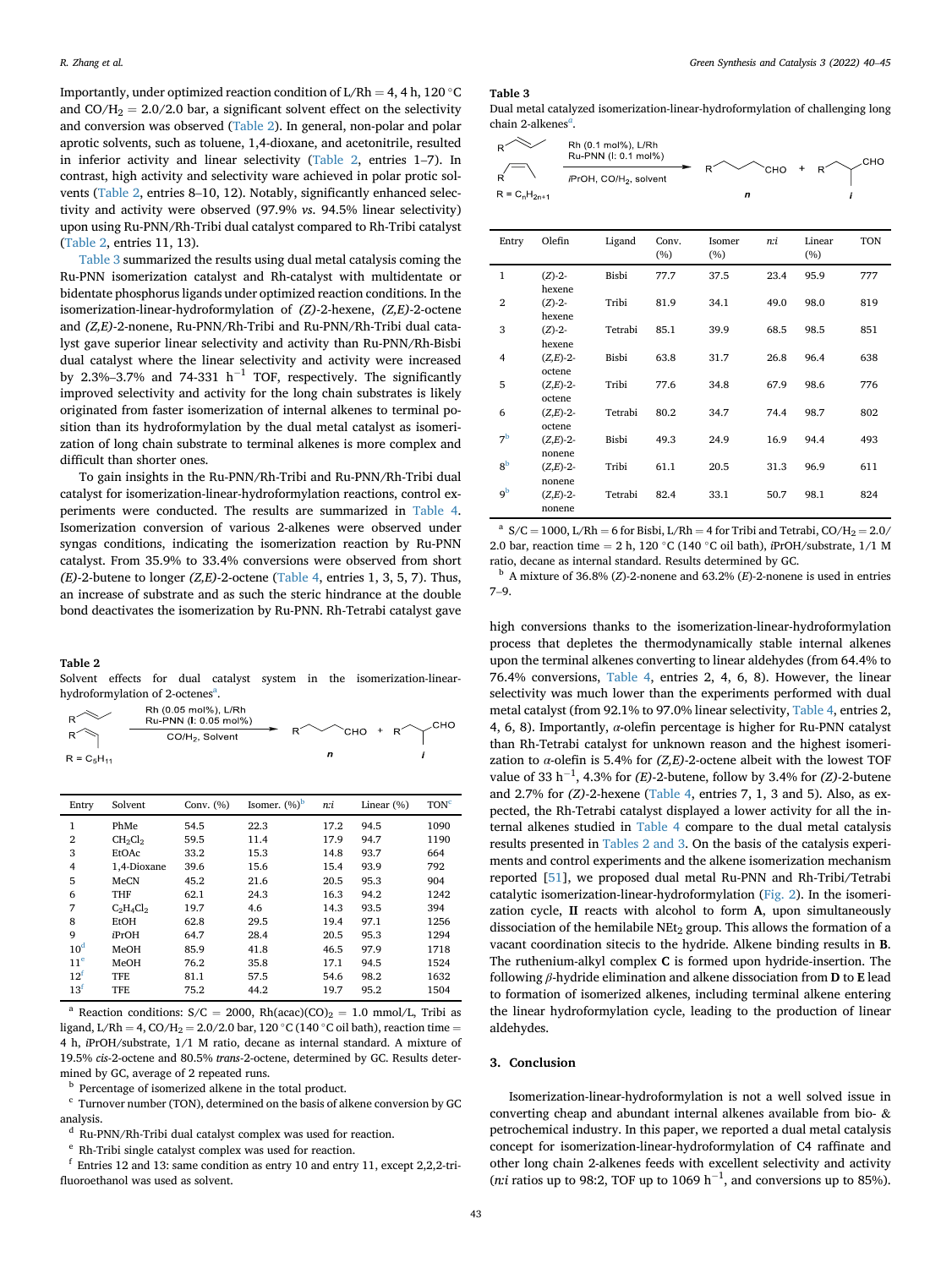#### <span id="page-4-0"></span>Table 4

Isomeriz[a](#page-4-2)tion control experiments for 2-olefins<sup>a</sup>.



| Entry | Olefin            | Catalyst system | Conv. | 1-Alkene | $(Z)$ -2-Alkene | $(E)$ -2-Alkene | $(Z,E)$ -3-Alkenes | $(Z,E)$ -4-Alkenes | n:i  | linear | TOF $(h^{-1})$ |
|-------|-------------------|-----------------|-------|----------|-----------------|-----------------|--------------------|--------------------|------|--------|----------------|
|       | $(E)$ -2-butene   | $Ru-PNN(II)$    | 35.9% | 4.3%     | 17.8%           | N/A             | N/A                | N/A                | N/A  | N/A    | 90             |
| 2     | $(E)$ -2-butene   | Rh-Tetrabi      | 65.4% | 1.2%     | 24.4%           | N/A             | N/A                | N/A                | 11.6 | 92.1%  | 327            |
| 3     | $(Z)$ -2-butene   | $Ru-PNN(II)$    | 37.7% | 3.4%     | N/A             | 20.4%           | N/A                | N/A                | N/A  | N/A    | 94             |
| 4     | $(Z)$ -2-butene   | Rh/-Tetrabi     | 64.4% | 1.8%     | N/A             | 21.7%           | N/A                | N/A                | 14.1 | 93.4%  | 322            |
|       | $(Z)$ -2-hexene   | $Ru-PNN(I)$     | 34.0% | 2.7%     | N/A             | 30.0%           | 1.0%               | N/A                | N/A  | N/A    | 34             |
| 6     | $(Z)$ -2-hexene   | Rh-Tetrabi      | 76.4% | 1.9%     | N/A             | 47.7%           | 5.9%               | N/A                | 28.0 | 96.5%  | 382            |
|       | $(Z,E)$ -2-octene | $Ru-PNN(I)$     | 33.4% | 5.4%     | N/A             | N/A             | 2.6%               | N/A                | N/A  | N/A    | 33             |
| 8     | $(Z,E)$ -2-octene | Rh-Tetrabi      | 73.2% | 0.4%     | N/A             | N/A             | 6.7%               | 38.7%              | 32.5 | 97.0%  | 366            |

<span id="page-4-2"></span><span id="page-4-1"></span> $^{\text{a}}$  S/C = 1000, L/Rh = 3, CO/H<sub>2</sub> = 4.25/4.25 bar and 110 °C for entries 1-4, CO/H<sub>2</sub> = 2.0/2.0 bar and 120 °C (140 °C oil bath) for entries 5-8, iPrOH/substrate, 1/1 ratio, decane as internal standard. Results were determined by GC.



Fig. 2. Proposed isomerization-linear-hydroformylation mechanism of the Ru-PNN and Rh-Tribi/Tetrabi dual metal catalysis system.

The dual metal catalysis system consists of a Milstein Ru-PNN catalyst and an Rh-multidentate-ligand catalyst, i.e. Rh-Tribi or Rh-Tetrabi, for isomerization of internal alkenes to terminal alkenes and linear selective hydroformylation of the in-situ formed terminal alkenes, respectively. Compared to only Rh-catalyst and bench-reference Bisbi and Biphephos rhodium catalysts, significantly improved linear selectivity and activity were shown. The multidentate phosphorus ligands Tribi or Tetrabi are excellent "4S" catalyst regarding industrial applications. Further work and insights in this research line will be reported in due course.

# 4. Experimental

# 4.1. Standard procedure for regioselective isomerization-linearhydroformylation of C4 raffinate with Tribi

For dual metal catalysis experiment, a stainless steel (150 mL) autoclave equipped with a magnetic stirring bar was loaded with ligand Tribi (30 μmol, 22.5 mg) and Rh(acac)(CO)<sub>2</sub> (10 μmol, 2.6 mg). 0.5 mL toluene and 3.8 mL 1-butanol were added subsequently to dissolve the catalyst (Rh concentration: 247 ppm). The mixture was stirred for 30 min. Then isomerization catalyst II (10 μmol, 4.9 mg) was added to the Rh-Tribi complex solution and stirred for another 10 min. Decane (0.64 mL) was added as internal standard and the autoclave was sealed under argon. The whole system was purged with argon three times. A syringe pump transferred pressurized C4 raffinate (40 mmol) through an electric injection valve to the autoclave. The autoclave was charged with CO (4.25 bar) and H<sub>2</sub> (4.25 bar) and heated to 110 °C. After 3 h, the autoclave was cooled in icy water. Reaction sample was taken carefully in situ through a 1/8-inch tube connected to a sampling needle valve without evacuating the autoclave. The sample was immediately analyzed by GC-MS and GC.

# 4.2. Standard procedure for regioselective isomerization-linearhydroformylation of 2-olefins with Tribi

For dual metal catalyst experiment, a vial (5 mL) with a magnetic stirring bar was loaded with ligand Tribi (4 μmol, 3.0 mg) and Rh(acac)(CO)<sub>2</sub> (1 µmol, 0.26 mg, 0.1 mL of 10 mm solution in DCM). The Rh-Tribi mixture was stirred for 30 min. Then isomerization catalyst I (1 μmol, 0.49 mg) was added to the Rh-Tribi complex solution and stirred for another 10 min. Decane (0.1 mL) was added as internal standard followed by iPrOH (1 mmol), 2-olefins (1 mmol) and MeOH to bring up the total volume to 1 mL. The reaction mixture was transferred to a 50 mL autoclave under argon atmosphere. The autoclave was purged with argon three times, charged with CO/H<sub>2</sub> (1/1, 4 bar) and stirred at 120 °C (140 C oil bath). After 2 h, the autoclave was cooled in icy water, and the pressure are carefully released in a well-ventilated hood. By passing the reaction mixture through a short silica column, the purified sample was analyzed by GC-MS and GC.